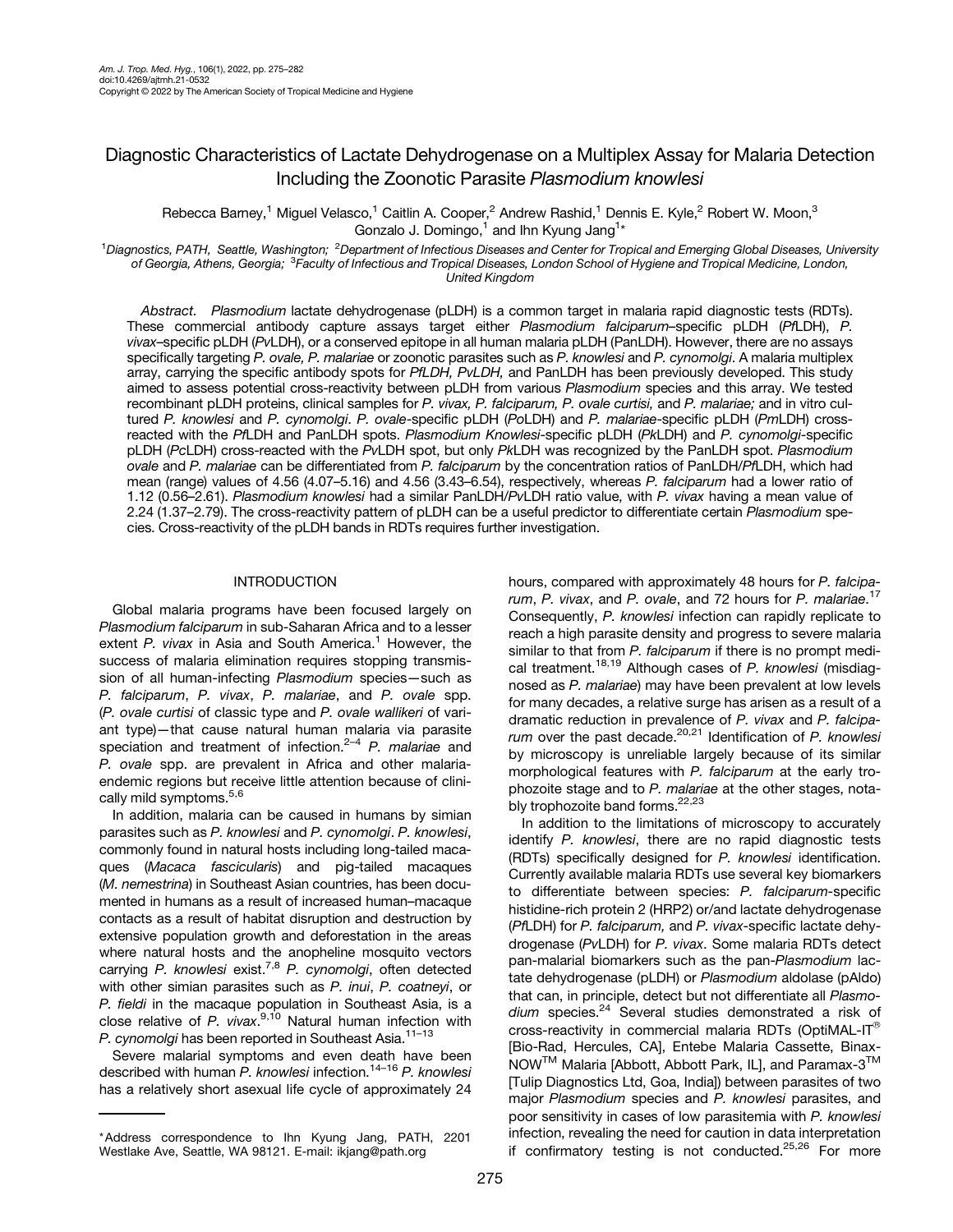accurate identification of P. knowlesi, several groups reported the stronger performance of molecular techniques, such as nested polymerase chain reaction (PCR) assay, loop-mediated isothermal amplification (LAMP), and real-time PCR assays.<sup>27-[30](#page-6-0)</sup> However, these molecular tests are not simple to use or cost-effective. Similarly, there are no P. ovale- and P. malariae-specific RDTs, also leading to the underreporting of these more widely spread forms of human malaria.[31,32](#page-6-0) Interestingly, an immunocapture assay has been used to evaluate specificity of monoclonal antibodies against the pLDH isoforms from Plasmodium species.<sup>[33,34](#page-6-0)</sup> A similar reactivity pattern with the pLDH proteins of P. cynomolgi (PcLDH) and P. vivax (PvLDH) indicated the close similarity of pLDH isoforms, whereas the absence of reactivity of the P. falciparum-specific antibodies with other simian parasites except P. knowlesi suggested the possible use of these antibodies to distinguish P. knowlesi from the other simian parasites.

The pLDH is the primary target analyte for P. vivax diagnosis with RDTs.<sup>35</sup> With the emergence of hrp2/hrp3 gene deletions in P. falciparum infections leading to false negative RDT results, pLDH is increasingly a key biomarker for RDTbased diagnosis of malaria.<sup>36,37</sup> It is important to understand the reactivity of different Plasmodium species to the different pLDH assays used in RDTs—namely P. falciparum pLDH, P. vivax pLDH, and PanLDH. In previous studies, we described the development and validation of a laboratorybased multiplex platform, the Human Malaria Array (5-Plex; Quansys Biosciences, Logan, UT), that can quantify HRP2 and pLDH from P. falciparum and P. vivax.<sup>[38,39](#page-6-0)</sup> This multiplex immunoassay, if applied to characterize clinical as well as in vitro cultured samples from these closely related but lesscommon Plasmodium species, may increase our understanding of the performance of current RDTs in these species.

Here, analysis of cross-reactivity of this reference assay was investigated with clinical samples of P. malariae and P. ovale and by using culture-adapted strains of both P. cyn*omolgi a*nd *P. knowlesi*.<sup>[40,41](#page-6-0)</sup> We also explored the indicators that can differentiate these less-common parasites from P. falciparum and P. vivax parasites, and the time-course expression of P. knowlesi-specific pLDH (PkLDH) protein in culture by a multiplex reference assay.

#### MATERIALS AND METHODS

Clinical samples. A total of 116 clinical blood samples (29 P. falciparum, 62 P. vivax, 17 P. malariae, and 8 P. ovale) from febrile patients with malaria mono-infection were obtained from the Foundation for Innovative New Diagnostics (FIND) Specimen Bank. Nested PCR with microscopy was used to identify the species of human malaria parasites in the samples. Parasite density in clinical samples was confirmed by either microscopy or quantitative PCR (qPCR) methods.

In vitro Plasmodium parasite culture. The P. knowlesi strain A1-H.1 was cultured, as previously described.<sup>41</sup> Parasites were grown in RPMI-1640 (Sigma-Aldrich, St. Louis, MO), supplemented with 2 g/L dextrose anhydrous, 0.05 g/L hypoxanthine, 0.5% AlbuMAX II (Invitrogen, Waltham, MA), and 10% (v/v) horse serum (Invitrogen). Human red blood cells (RBCs) were obtained from Duffy antigen-positive individuals from PlasmaLab (Everett, WA), and washed RBCs were added to 2% hematocrit in the culture media. The culture was maintained at  $37^{\circ}$ C with a hypoxic gas mixture of  $90\%$  N<sub>2</sub>, 5% CO<sub>2</sub>, and 5% O<sub>2</sub>. For time-course studies, high parasite density cultures were synchronized in three replicates twice using centrifugation with Nycodenz AG® (Axisshield Diagnostics Ltd, Dundee, Scotland) gradient solution 4 hours apart, retaining the upper brown portion in the first centrifugation and the lower RBC portion for the second centrifugation, to achieve the highest synchronization rate. After synchronization, synchrony was confirmed, and parasite density in the culture was determined by staining thinfilm smear using a Hemacolor® staining kit (HARLECO, Sigma Aldrich, St. Louis, MO) and counting parasites in a minimum of 2,000 RBCs using a microscope. Following the second synchronization, the culture was incubated and harvested at different time points. For kinetics of PkLDH, infected RBC (iRBC) cultures that were incubated in the culture tubes in three replicates were harvested at 0, 1, 2, 6, 19, 21, 25, 27, 28, 29, and 30 hours. After centrifugation, the cell culture supernatant was collected, and the remaining iRBC pellets were washed with phosphate-buffered saline (PBS) and resuspended in PBS at the original culture volume. The total number of iRBCs was counted using an Accuri™ C6-UV flow cytometer (BD Biosciences, San Jose, CA)

Plasmodium cynomolgi parasites were cultured in complete RPMI media supplemented with GlutaMAX<sup>™</sup> (Gibco, Waltham, MA) and 200  $\mu$ M hypoxanthine (Calbiochem, San Diego, CA) as described previously.<sup>[40](#page-6-0)</sup> Rhesus monkey blood (BioIVT, Westbury, NY) was added to 5% hematocrit, and parasites in a plate were cultured at  $37^{\circ}$ C in a hypoxic gas mixture of 90%  $N_2$ , 5%  $CO_2$ , and 5%  $O_2$ . Three lots of in vitro culture as both iRBC pellet and culture supernatant were prepared on the second day after synchronization and frozen prior to shipment to PATH (Seattle, WA) for the antigen quantification.

Production of Plasmodium species-specific pLDH proteins. PATH collaborated with the University of Queensland Protein Expression Facility (University of Queensland, St. Lucia, Australia) to develop Plasmodium species-specific pLDH proteins and human LDH protein for use as reference proteins. Based on the DNA sequence information available from GenBank, the full-length ldh genes specific for P. falciparum, P. vivax, P. ovale curtisi, and P. malariae and the human full-length ldh gene were synthesized and cloned into the prokaryotic expression vector pOPIN-NHis3C to express in Rosetta™ (DE3)pLysS competent cells (Novagen, Madison, WI). Bacterial culture was performed in 1 L TB media (Novagen) containing antibiotics at  $30^{\circ}$ C for around 24 hours. Culture was harvested by centrifugation at 5,000  $\times$  g for 30 minutes at  $4^\circ$ C and resuspended in lysis buffer. After lysing using sonication, the lysate was centrifuged at 20,000  $\times$  g for 30 minutes at 4°C, and the supernatant representing the soluble fraction was isolated. The soluble fraction was subjected to an immobilized metal affinity chromatography using a HisTrap™ Fast Flow column (GE Healthcare, Chicago, IL) followed by size-exclusion chromatography  $(SEC)^4$ using a HiLoad® 26/600 Superdex® 200 column (GE Healthcare, Chicago, IL). The SEC elution fractions were analyzed by resolving on 12% SDS-PAGE. The SEC elution fractions of interest were pooled and concentrated using an Amicon<sup>®</sup> centrifuge filter (Sigma-Aldrich, St. Louis, MO). The sample was filtered through a 0.22  $\mu$ m filter and stored at  $-80^{\circ}$ C.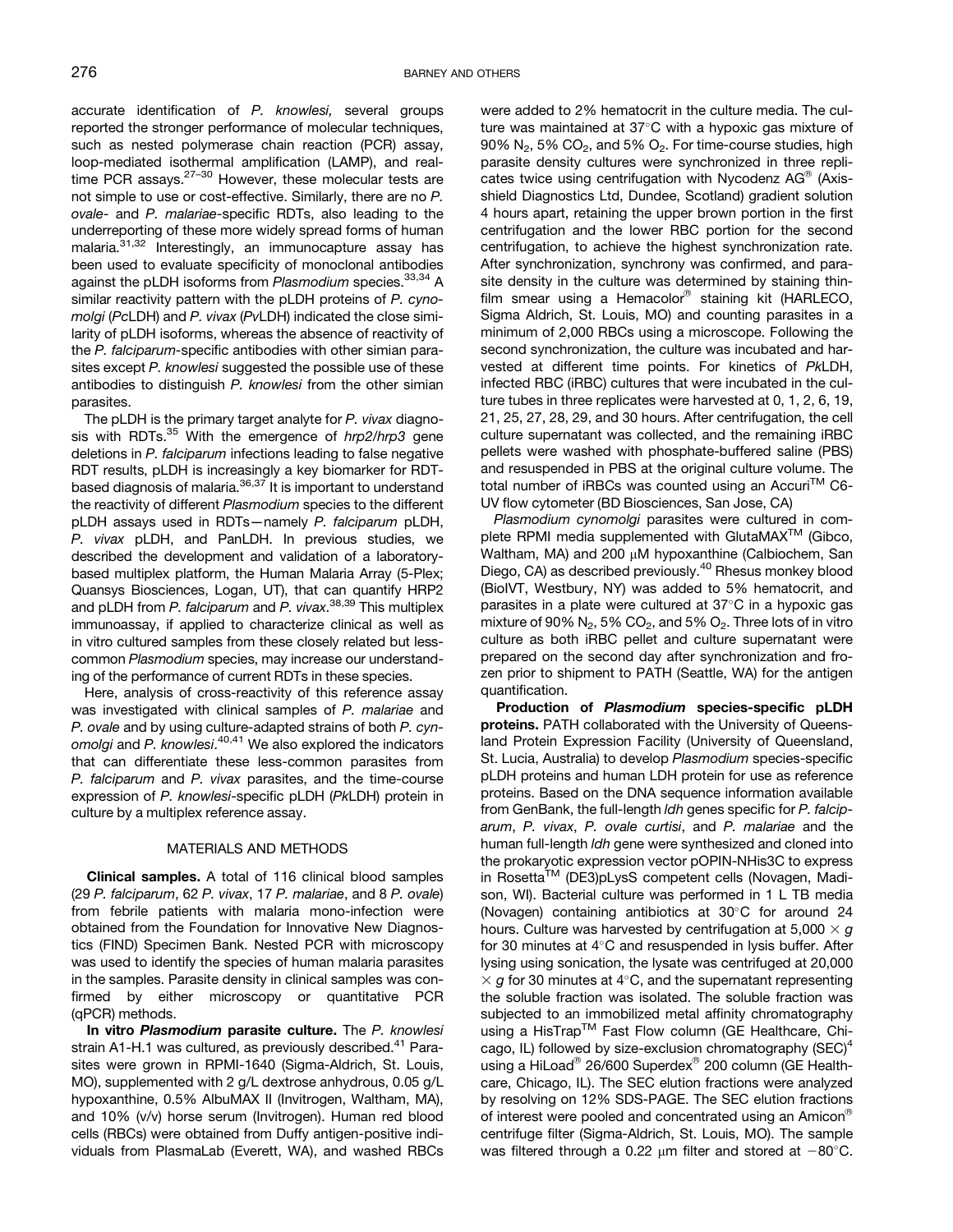<span id="page-2-0"></span>The amount and purity of His-tag-containing recombinant pLDH and human LDH proteins were estimated by absorbance at 280 nm using NanoDrop™ (Thermo Fisher Scientific, Waltham, MA) spectrophotometer and SDS-PAGE, respectively. All recombinant pLDH and human LDH proteins showed more than 95% purity (Supplemental Figure 1) and were kept at  $-80^{\circ}$ C for long-term storage until future use.

Quantification of malaria antigens. The presence and quantification of PfLDH, PvLDH, and PanLDH in iRBC pellets, culture supernatant, clinical samples, and samples spiked with recombinant pLDH proteins were tested using the Q-Plex<sup>™</sup> Human Malaria Array (Quansys Biosciences, Logan, UT; hereafter the 5-Plex) to target five different analytes—HRP2, PfLDH, PvLDH, PanLDH, and C-reactive protein (CRP)-according to the manufacturer's instructions.<sup>39</sup> These analytes are identified using pairs of specific antibodies in which capture antibodies are printed as defined spots in a geometric planar array on the surface of each well and a mix of detection antibodies are used to identify the analytes captured on the defined spots. For the pLDH assays, capture antibodies shown to be specific for P. vivax and P. falciparum parasites were individually spotted for the capture of PvLDH and PfLDH, respectively, with a third spot representing a capture antibody to Plasmodium LDH as a PanLDH determinant. A broadly reactive PanLDH antibody was used as the detector antibody for all three assays (PfLDH, PvLDH, and PanLDH). For comparison of reactivity pattern, iRBC pellets of synchronized P. cynomolgi and P. knowlesi cultures and P. vivax clinical samples were diluted at 200 and 40  $p/uL$  of parasite density and tested on the 5-Plex. For the samples at high concentration, which falls outside the standard range, the samples were subsequently diluted 1:20 and 1:400 with assay diluent, and the dilution factors were applied for the final concentration of antigens.

Statistical analysis. All data were analyzed using Graph-Pad Prism (version 5.0; La Jolla, CA). Pearson's correlation coefficient was calculated for the PanLDH level based on the 5-Plex and for parasite density based on microscopy or qPCR. The results relative to ratios of PanLDH/PfLDH and PanLDH/PvLDH are presented as mean  $\pm$  SD. Student's t-test was used to determine significant differences between ratio values of PanLDH and species-specific pLDH of recombinant and native proteins, estimated by reference assay. In addition, a two-way analysis of variance (ANOVA) with Sidak multiple comparison test was used to establish statistical significance between groups ( $P < 0.05$ ).

# RESULTS

Performance of the 5-Plex for reactivity to recombinant and native pLDH proteins for P. falciparum, P. vivax, P. malariae, and P. ovale. Dilution series of whole blood samples spiked with recombinant pLDH proteins specific for P. falciparum, P. vivax, P. malariae, and P. ovale curtisi, and clinical whole blood samples infected with each of four Plasmodium species were tested on the 5-Plex to examine the presence and level of reactivity to the assays for PanLDH, PfLDH, and PvLDH. Analysis showed that good specificity on PfLDH and PvLDH spots was found with recombinant PfLDH and PvLDH proteins, respectively (Supplemental Figure 2A). Interestingly, recombinant P. ovale-specific pLDH (PoLDH) and P. malariae-specific pLDH (PmLDH) proteins showed reactivity with both PanLDH and PfLDH spots of the 5-Plex. However, a notable difference was observed with the relative signal from the PanLDH spot, in which both PoLDH and PmLDH recombinant proteins showed relatively less signal, resulting in lower measured concentration as compared with recombinant PfLDH or PvLDH proteins for a given concentration (Figure 1A).

For the reactivity to native pLDH from four Plasmodium species, the reactivity with PanLDH, PfLDH, and PvLDH spots of the 5-Plex was examined. Native PoLDH and PmLDH in clinical samples behaved similarly to their recombinant counterparts with both the PanLDH and PfLDH spots on the 5-Plex (Supplemental Figure 2B). Furthermore, the relation between level of PanLDH and parasite density was assessed with clinical samples infected by each Plasmodium species (Figure 1B). The correlation analysis demonstrated



FIGURE 1. Binding reactivity of recombinant or native pLDH proteins to PanLDH spot. (A) Expected concentration vs. measured concentration of recombinant pLDH and human LDH proteins. Depicted are line charts including eight data points generated with 2-fold serial dilutions of pLDH and human LDH proteins. (B) Scatter plots and best fit lines between parasite density and PanLDH level in clinical blood samples estimated by microscopy or qPCR, and the 5-Plex, respectively. Any samples with P. malariae, P. ovale, or P. vivax infections, which had no available data for parasite density, were excluded from analysis. Pearson correlation coefficient was calculated using GraphPad Prism. This figure appears in color at [www.ajtmh.org.](http://www.ajtmh.org)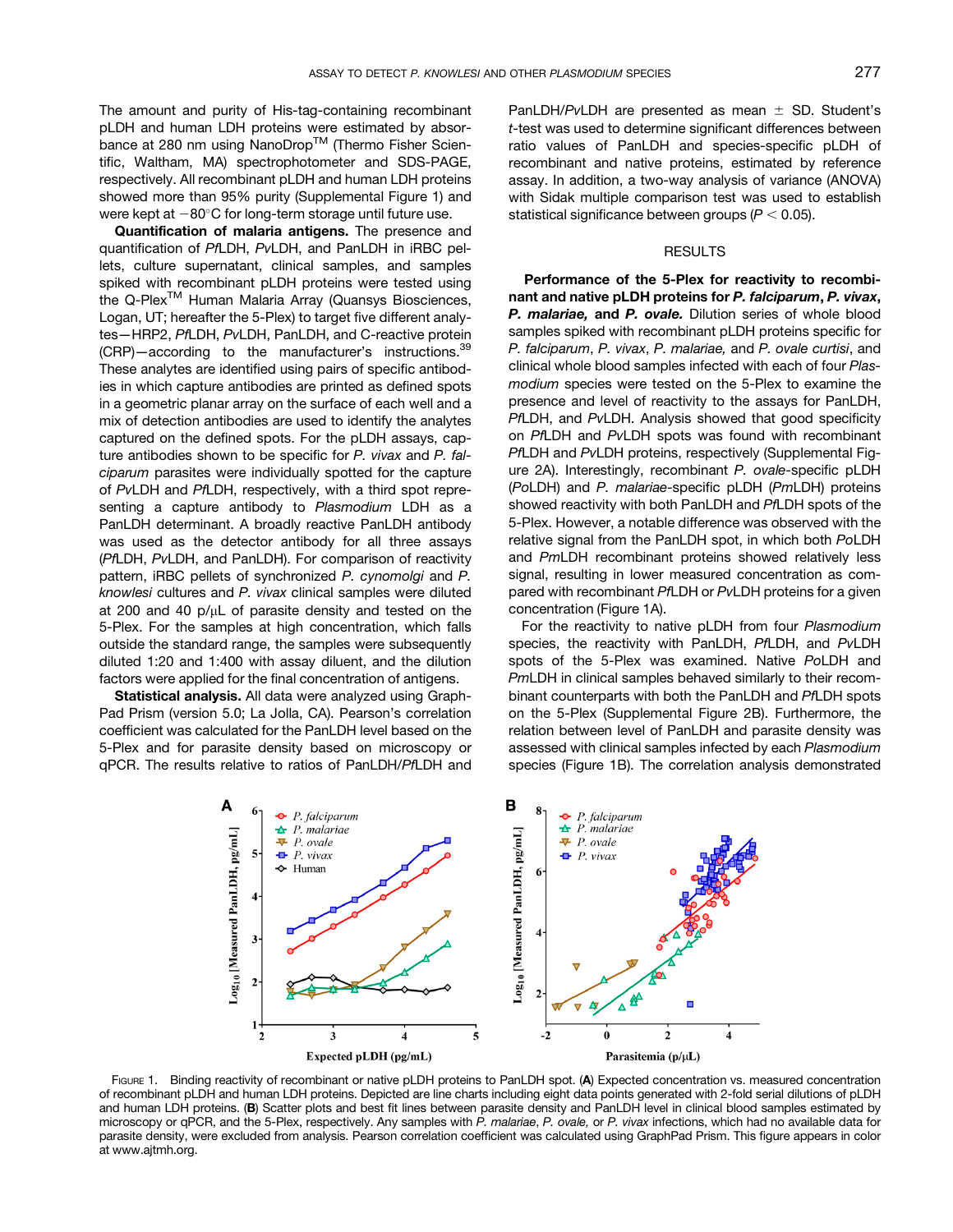<span id="page-3-0"></span>TABLE 1 Comparison of four Plasmodium-specific recombinant pLDH proteins against their corresponding native counterparts related to their binding reactivity

|                                      | Recombinant protein                             |                               |                                                      |                                                      | Clinical sample                             |                                            |                                             |                                             |  |
|--------------------------------------|-------------------------------------------------|-------------------------------|------------------------------------------------------|------------------------------------------------------|---------------------------------------------|--------------------------------------------|---------------------------------------------|---------------------------------------------|--|
| Reactivity                           | $PfLDH (n = 8)$                                 | $PmLDH (n = 8)$               | $PoLDH (n = 8)$                                      | $PvLDH (n = 8)$                                      | P. falciparum ( $n = 29$ )                  | P. malariae (n = 15)                       | P. ovale $(n = 4)$                          | P. vivax ( $n = 58$ )                       |  |
|                                      |                                                 | Pan/Pf<br>ratio               |                                                      | Pan/Pv<br>ratio                                      |                                             | Pan/Pf<br>ratio                            |                                             | Pan/Pv<br>ratio                             |  |
| Range<br>Mean<br><b>SD</b><br>t-test | $0.82 - 1.13$<br>1.03<br>0.1<br>$\qquad \qquad$ | $3.59 - 5.49$<br>4.25<br>0.78 | 1.89-4.38<br>3.10<br>.04<br>$\overline{\phantom{0}}$ | 1.38–2.6<br>2.26<br>0.38<br>$\overline{\phantom{0}}$ | $0.56 - 2.61$<br>1.12<br>0.55<br>$P = 0.63$ | $3.43 - 6.54$<br>4.56<br>1.0<br>$P = 0.33$ | $4.07 - 5.16$<br>4.56<br>0.46<br>$P = 0.27$ | $1.37 - 2.79$<br>2.24<br>0.37<br>$P = 0.89$ |  |

Pan/Pf = PanLDH/PfLDH; Pan/Pv = PanLDH/PvLDH. Descriptive statistics for the ratio of PanLDH concentration to PfLDH concentration as indicated, determined via the 5-Plex. Any clinical samples that showed unquantifiable or infection-negative test results by the 5-Plex were excluded from analysis. P values correspond to comparison of different antigen sources.

that PanLDH level showed significant positive correlations with parasite density determined by either microscopy or qPCR for P. falciparum ( $N = 29$ , r = 0.670, P < 0.0001), P. vivax ( $N = 60$ , r = 0.674, P < 0.0001) and P. malariae  $(N = 16, r = 0.834, P < 0.0001)$  but relatively poor correlation with parasite density for P. ovale  $(N = 7, r = 0.737, P = 1)$ 0.059).

The ratio of PanLDH to species-specific pLDH was similar for both native pLDH from clinical samples and the same recombinant proteins across the four Plasmodium species (Table 1, Figure 2). Specifically, the ratio was  $1.03 \pm 0.1$  and 1.12  $\pm$  0.55 for recombinant and native PfLDH proteins, 4.25  $\pm$  0.78 and 4.56  $\pm$  1.0 for recombinant and native PmLDH proteins,  $3.10 \pm 1.04$  and  $4.56 \pm 0.46$  for recombinant and native PoLDH proteins, and  $2.26 \pm 0.38$  and 2.24



FIGURE 2. Reactivity of recombinant and native pLDH proteins. Any samples showing antigen-negative results by the 5-Plex were excluded from analysis. Depicted are box and whisker plots for ratios of PanLDH/PfLDH for the P. falciparum, P. malariae, and P. ovale columns or ratio of PanLDH/PvLDH for the P. vivax column for each source of pLDH (recombinant and native). The ends of the boxes correspond to the 25th and 75th percentiles, respectively, and the middle line corresponds to the median. Two-way ANOVA plus Sidak multiple comparison test was used to determine the statistical significance against ratio values of P. falciparum. Significant differences  $(**** P < 0.0001, ** P < 0.001).$ 

 $\pm$  0.37 for recombinant and native PvLDH proteins (all P values statistically not significant). The PanLDH concentration measurement in the 5-Plex is calibrated to recombinant PfLDH and so the ratio of close to 1 for PanLDH/PfLDH is to be expected.

Performance of reference assay evaluated with in vitro cultures of P. cynomolgi and P. knowlesi. To examine the binding patterns of pLDH from P. knowlesi and P. cynomolgi on each assay for PanLDH, PfLDH, and PvLDH, a series of dilutions (200 and 40  $p/\mu$ L) of whole blood sample spiked with synchronized P. cynomolgi and P. knowlesi iRBC pellets were tested with the 5-Plex. The results were comparable to that of a clinical P. vivax blood sample. The results showed the similar reactivity between PkLDH and PvLDH proteins for binding to the PanLDH and PvLDH spots, and with comparable PanLDH/PvLDH ratio values between these two Plasmodium species at 2.7 for PkLDH and 2.8 for PvLDH at 200  $p/\mu L$  of parasite density ([Table 2](#page-4-0)). However, we found that PcLDH of P. cynomolgi only reacted with the PvLDH spot and not to the PanLDH spot.

Time-course study on PkLDH expression over parasite stages of P. knowlesi. For the time-course study, PkLDH protein in the iRBC pellet and supernatant obtained from in vitro culture over 30 hours after synchronization were tested by the 5-Plex. Our results [\(Figure 3](#page-4-0)) demonstrated a life cycle for P. knowlesi of approximately 28 hours based on the time gap between the first ring stage and the second ring stage (Supplemental Table 1), similar to the previously published finding of 27 hours.<sup>39</sup> Although most of the PkLDH was found in iRBC pellets rather than in the supernatant, both pellets and supernatant showed progressively increased concentration of  $P$ kLDH ( $\sim$ 8 times more after 19 hours compared with 1 hour for both pellets and supernatant) during ring and trophozoite stages [\(Figure 3,](#page-4-0) Supplemental Table 1). The maximal amount of PkLDH is reached in the pellet during the schizont stage (21 to 27 hours), but a continuous accumulation of PkLDH released from the schizont rupture in the supernatant was observed over this period of time. Interestingly, during the first life cycle, parasite density seems to be decreased during the schizont stage, and the number of parasites in the second life cycle is increased after the released cells infect the fresh cells.

### **DISCUSSION**

The human malaria array (5-Plex) was developed to provide quantitative measurement of the malaria antigens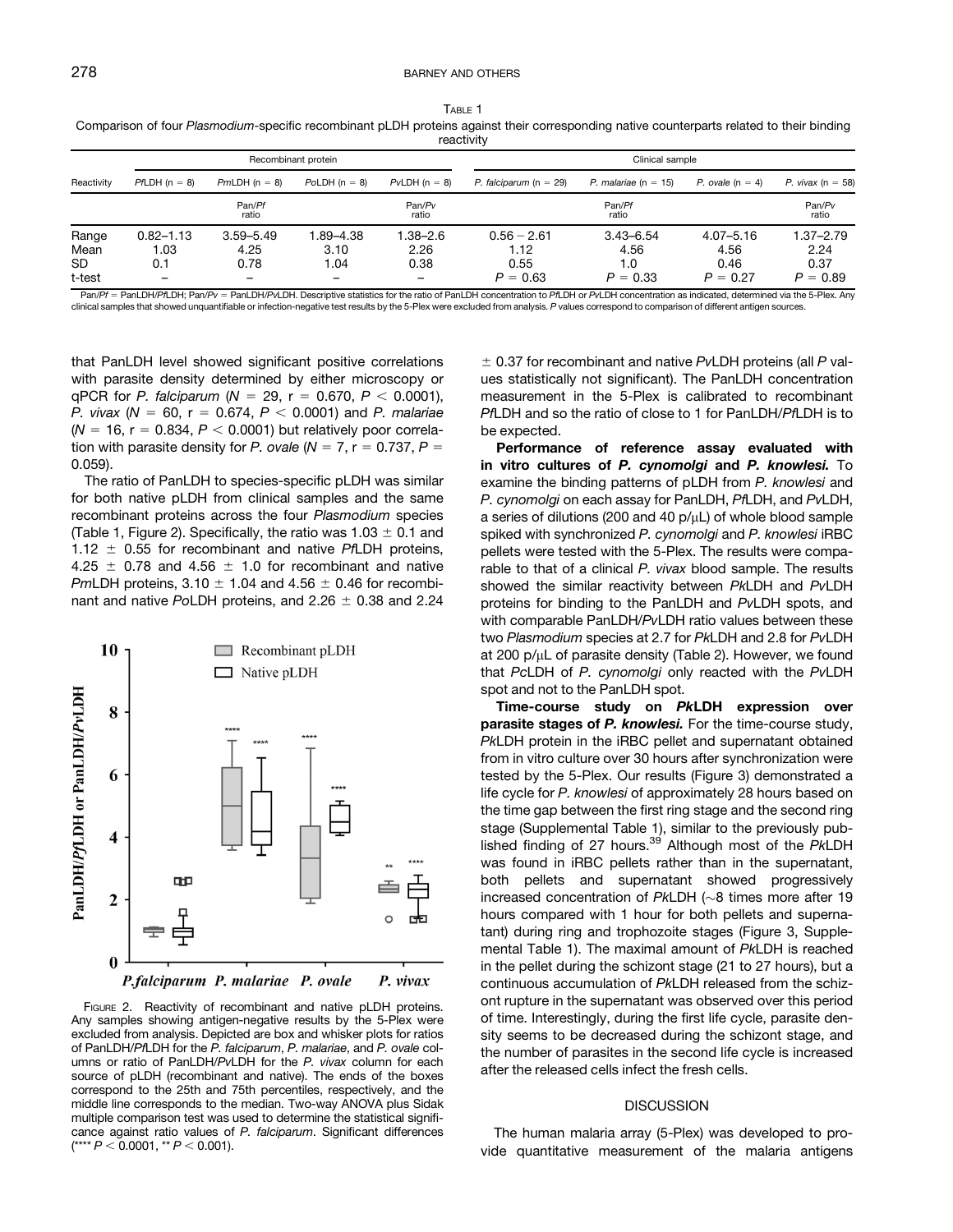<span id="page-4-0"></span>

| TABLE 2                                                                                                                             |
|-------------------------------------------------------------------------------------------------------------------------------------|
| Concentration estimates for PanLDH and PvLDH determined from cell cultures of P. cynomolgi and P. knowlesi and a clinical sample of |
| P. vivax                                                                                                                            |

| .                     |                    |                   |              |                   |                  |                 |                     |                     |                 |  |
|-----------------------|--------------------|-------------------|--------------|-------------------|------------------|-----------------|---------------------|---------------------|-----------------|--|
| Parasitemia<br>(p/mL) | P. cynomolgi       |                   |              | P. knowlesi       |                  |                 | P. vivax            |                     |                 |  |
|                       | PanLDH<br>(pq/mL)  | PvLDH<br>(pg/mL)  | Pan/Pv ratio | PanLDH<br>(pg/mL) | PvLDH<br>(pg/mL) | Pan/Pv<br>ratio | PanLDH<br>(pq/mL)   | PvLDH<br>(pg/mL)    | Pan/Pv<br>ratio |  |
| 200<br>40             | $28.8*$<br>$29.6*$ | 4.603.2<br>.102.5 | 0.01<br>0.03 | 890.3<br>207.2    | 332.1<br>78.6    | 2.7<br>2.6      | 30.758.1<br>8.064.1 | 11.183.0<br>2,805.8 | 2.8<br>2.9      |  |

 $Pan/Pv = PanLDH/PvLDH$ .

\* For the Pan/Pv calculation, the PanLDH value from background binding was used.

HRP2, PfLDH, and PvLDH and a qualitative measure for all malaria species (PanLDH) as well as measure the human biomarker CRP.<sup>[39](#page-6-0)</sup> The pLDH spots used in this reference assay were screened for specificity against PfLDH and PvLDH<sup>38,39</sup> as well as characterized for their utility to screen for  $hrp2/hrp3$  deletions both in whole blood pellets<sup>39</sup> and dried blood spots.<sup>42</sup> We demonstrated that the malaria array is a valuable tool in the detection and diagnosis of P. falciparum and P. vivax, using the described biomarkers.  $39,42$  However, its capability to diagnose less-common Plasmodium species such as P. malariae and P. ovale, and two simian Plasmodium species, P. knowlesi and P. cynomolgi, which have been recognized to cause human infection, has not been fully explored. As the 5-Plex includes a PanLDH spot detecting all Plasmodium species, in this study, we first evaluated the potential cross-reactivity of pLDH proteins from these parasites against pan-malaria and species-specific spots using both recombinant and native proteins.

The recombinant pLDH proteins of P. falciparum, P. malariae, P. ovale curtisi, and P. vivax offer great diagnostic value for the appropriate evaluation of the assay performance when there are limited clinical blood samples. Our study demonstrated that these recombinant pLDH proteins behave similarly to native pLDH proteins from corresponding Plasmodium



FIGURE 3. PkLDH accumulation in P. knowlesi cultures. Percentage parasitemia in synchronized cultures was monitored using microscopy, and the PkLDH level in the iRBC pellet and supernatant from 1 mL of synchronized culture was quantified using PvLDH assay and in three replicates over 30 hours. For estimating parasitemia, one of three replicates was examined. Time zero represents time of synchronization. Error bars indicate standard deviation of the mean. This figure appears in color at [www.ajtmh.org](http://www.ajtmh.org).

species as demonstrated by PanLDH/species-specific pLDH ratio while being distinct from the equivalent host LDH protein ([Table 1](#page-3-0)). However, there seemed to be different binding characteristics resulting in different signal responses from the PanLDH spot on the 5-Plex: the highest signal was observed with recombinant PvLDH followed by recombinant PfLDH, recombinant PoLDH, and then recombinant PmLDH (Supplemental Figure 2A).

The significant variation of PanLDH values in the estimated concentration of recombinant pLDH proteins suggest two possibilities: 1) some minor variance in the amino acid sequence of the conserved region or that of the surrounding area that enhances or reduces the antigen–antibody reaction, and 2) inefficient protein folding during protein expression/purification might have occurred when using a prokaryotic expression system. The second possibility may be addressed by evaluating the native pLDH proteins purified from different Plasmodium species, but obtaining native proteins from live parasites is a major challenge, especially with species of P. vivax, P. ovale, and P. malariae, for which continuous culture systems have not been established unlike P. falciparum strains. $43-45$  $43-45$  Alternatively, nonhuman primate models could offer the strategies of producing non-P. falciparum parasites and their respective native proteins.<sup>46</sup>

The pLDH amount measured as PanLDH correlates to parasite density equally across species, as shown by the normalized binding reactivity of native pLDH proteins with respect to the given parasite number (Supplemental Figure 3). The results suggest that this could be an artifact derived from the protein purification processes.

Additionally, both PmLDH and PoLDH were found to react not only to the PanLDH spot but also to the PfLDH spot, suggesting an overlap in antigenic epitopes of pLDH possessed by P. falciparum, P. malariae, and P. ovale. In our preliminary study, cross-reactivity between P. malariae and the PfLDH band on a few commercial RDTs was also observed (data not shown). It will therefore be of interest to investigate the extent of the level of cross-reactivity, which may have a significant influence on interpreting diagnostic test results. The PanLDH/species-specific pLDH ratio values for P. malariae, P. ovale, and P. vivax were significantly differ-ent from that for P. falciparum [\(Figure 1](#page-2-0)), suggesting the potential to use this ratio difference in differentiating Plasmodium species on the 5-Plex.

The reactivity patterns of pLDH from P. vivax and P. cynomolgi were compared with P. knowlesi, which is more distantly related to P. vivax. P. cynomolgi causes periodic relapses by dormant hypnozoites, early infectious gametocyte formation, and invasion of Duffy blood group-positive reticulocytes, and thus offers a robust model for P. vivax infection in the rhesus monkey model. $40,47,48$  $40,47,48$  $40,47,48$  $40,47,48$  This study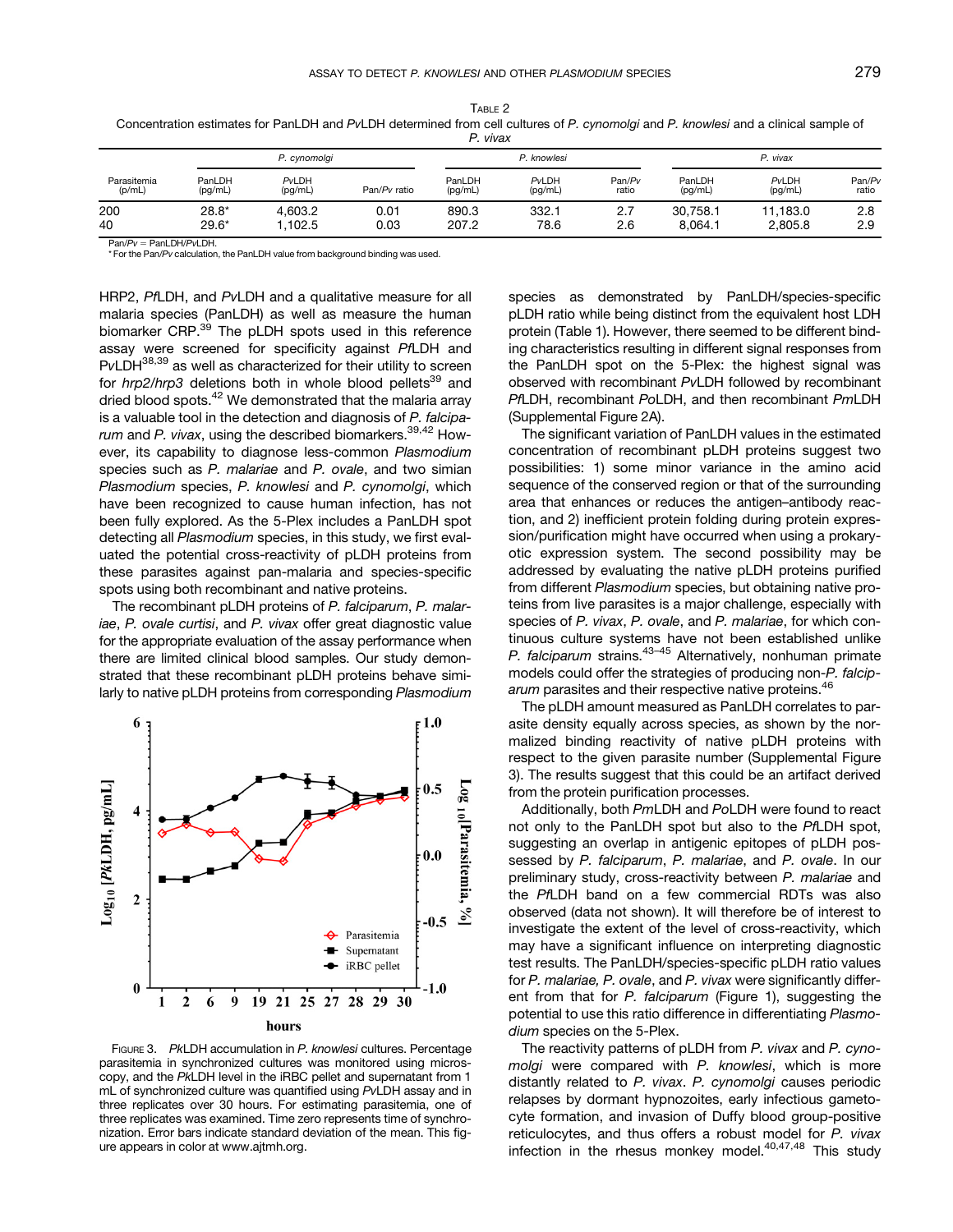<span id="page-5-0"></span>revealed that P. cynomolgi failed to exhibit cross-reactivity to the PanLDH spot of the 5-Plex but did show reactivity to the PvLDH spot [\(Table 2](#page-4-0)). Unfortunately, there is no information available on the specific epitopes for PanLDH-specific capture and detector antibodies used in the 5-Plex. We aligned the amino acid sequences of the pLDH proteins from four different Plasmodium species (obtained from the Gene-Bank database) and found a conserved region (the region forming the loop structure) as the potential site recognized by pan-malaria antibodies and several species-specific regions as described previously (Supplemental Figure 4).<sup>[49](#page-7-0)-[51](#page-7-0)</sup> We did not find any obvious sequence variance in the potential pan-epitope region of PcLDH protein as compared with three other parasite species including P. falciparum, P. vivax, and P. knowlesi that would explain our observation. It would be interesting to explore binding characteristics of commercially available pan-malaria antibodies to the laboratoryadopted P. cynomolgi strain or recombinant PcLDH reagents and investigate the extent of sequence conservation within the conserved region of PcLDH protein from the cultured P. cynomolgi in a future study.

PkLDH exhibited significant cross-reactivity to both the PanLDH and PvLDH spots, but no or little cross-reactivity with the PfLDH spot on the 5-Plex. A previous study looking at cross-reactivity between pLDH proteins from different Plasmodium species and different antibodies to pLDH highlighted that PkLDH can react to antibodies specific to both PfLDH and PvLDH.<sup>33</sup> In the 5-Plex, only crossreactivity between PkLDH and the PvLDH antibody pair was observed. Additionally, the PanLDH/PvLDH ratio for P. knowlesi was similar to that seen when measuring PvLDH from the P. vivax clinical samples. Although the PanLDH and PvLDH spots on the 5-Plex can detect the presence of the PkLDH antigen, they were unable to distinguish P. knowlesi from P. vivax infection. To differentiate P. knowlesi from other Plasmodium species, development of an expanded array that hosts a P. knowlesi-specific antigen assay is required.

This is the first study to demonstrate the dynamic kinetic expression of PkLDH in a culture system. The results exhibited accumulation of PkLDH over time in culture, except with a slight decrease in PkLDH concentration seen in samples from the late schizont stage at around 25–28 hours. The pellet fraction contains the largest total amount of PkLDH until 29 hours after synchronization. At an inflection point where more PkLDH is contained in the supernatant, the erythrocytic cycle is completed through the rupturing of the schizonts to create new ring-stage parasites. The overall decrease in PkLDH seen starting at hour 25 may be explained by the lability of PkLDH and consequently an overall drop in PkLDH concentration until the parasites mature again. It should also be noted that the reactivity pattern of PkLDH proteins as a function of PanLDH/PvLDH ratio was maintained at 2.11  $\pm$ 0.24 and 2.35  $\pm$  0.24 in both cell pellet and supernatant compartments, respectively, throughout all development stages (Supplemental Table 2).

The differential binding of pLDH from the different Plasmodium species investigated and observed in this study across the 5-Plex PfLDH, PvLDH, and PanLDH assays echoes results from previous studies investigating both antibody reactivity to pLDH and RDT reactivity to pLDH.<sup>[26,33,](#page-6-0)[52,53](#page-7-0)</sup> The results presented here are most likely specific to the

particular anti-pLDH antibodies used in this 5-Plex assay. In a similar manner, the pLDH assay components of widely used RDTs should be evaluated for cross-reactivity to the different human malaria species, especially to P. ovale, P. malariae, and P. knowlesi, and also to the less-common species known to infect humans, including P. cynomolgi and P. simium. This will be particularly relevant to countries approaching elimination and/or that have a significant rela-tive burden of P. knowlesi.<sup>[54](#page-7-0),[55](#page-7-0)</sup> Between the emergence of hrp2/hrp3 deletions in P. falciparum infections and pLDH as the most commonly used target analyte for non-P. falciparum malaria RDTs, understanding the dynamics and crossreactivity of pLDH between the different human Plasmodium species is essential. Additionally, given the known crossreactivities between different Plasmodium species, new diagnostic markers for better differentiating Plasmodium species should be explored.

Received May 11, 2021. Accepted for publication July 26, 2021.

Published online November 15, 2021.

Note: Supplemental tables and figures appear at [www.ajtmh.org](http://www.ajtmh.org).

Acknowledgments: We thank the University of Queensland Protein Expression Facility for production of recombinant proteins and FIND for providing the clinical samples for this study. We thank Drs. David Boyle and Xavier C. Ding for critical review of the manuscript draft.

Financial support: This work was supported in whole by the Bill & Melinda Gates Foundation [Grant number OPP1135840]. Under the grant conditions of the Gate Foundation, a Creative Commons Attribution 4.0 Generic License has already been assigned to the Author Accepted Manuscript version that might arise from this submission. RWM is supported by a UK Research and Innovation $27$  Medical Research Council (MRC) Career Development Award (MR/M021157/ 1) jointly funded by the UKRI MRC and UK Department for International Development.

Authors' addresses: Becky Barney, Miguel Velasco, Andrew Rashid, Gonzalo Domingo, and Ihn Kyung Jang, PATH, Seattle, WA, E-mails: [rbarney@path.org](mailto:rbarney@path.org), [mvelasco@path.org](mailto:mvelasco@path.org), [arashid@path.org](mailto:arashid@path.org), [gdomingo@path.org](mailto:gdomingo@path.org), and [ikjang@path.org.](mailto:ikjang@path.org) Caitlin Cooper and Dennis Kyle, University of Georgia, Athens, GA, E-mails: [cooper13@](mailto:cooper13@uga.edu) [uga.edu](mailto:cooper13@uga.edu) and [dennis.kyle@uga.edu](mailto:dennis.kyle@uga.edu). Robert Moon, London School of Hygiene and Tropical Medicine, Bloomsbury, London, United Kingdom, E-mail: [rob.moon@lshtm.ac.uk](mailto:rob.moon@lshtm.ac.uk).

This is an open-access article distributed under the terms of the [Creative Commons Attribution \(CC-BY\) License,](https://creativecommons.org/licenses/by/4.0/) which permits unrestricted use, distribution, and reproduction in any medium, provided the original author and source are credited.

#### **REFERENCES**

- 1. World Health Organization, 2018. World Malaria Report. Geneva, Switzerland: WHO. Available at: [http://apps.who.int/iris/](http://apps.who.int/iris/bitstream/handle/10665/275867/9789241565653-eng.pdf) [bitstream/handle/10665/275867/9789241565653-eng.pdf.](http://apps.who.int/iris/bitstream/handle/10665/275867/9789241565653-eng.pdf) Accessed February 12, 2021.
- 2. Sutherland CJ, 2016. Persistent parasitism: the adaptive biology of malariae and ovale malaria. Trends Parasitol 32: 808–819.
- 3. Rabinovich RN et al., 2017. malERA: an updated research agenda for malaria elimination and eradication. PLoS Med 14: e1002456.
- 4. Diallo MA, Diongue K, Diagne G, Seck MC, Ndiaye M, Dieye B, Ndiaye YD, Badiane AS, Ndiaye D, 2017. Plasmodium ovale wallikeri and Plasmodium ovale curtisi Malaria in Senegal in 2016. Bull Soc Pathol Exot 110: 286–290.
- 5. Nino CH, Cubides JR, Camargo-Ayala PA, Rodriguez-Celis CA, Quinones T, Cortes-Castillo MT, Sanchez-Suarez L, Sanchez R, Patarroyo ME, Patarroyo MA, 2016. Plasmodium malariae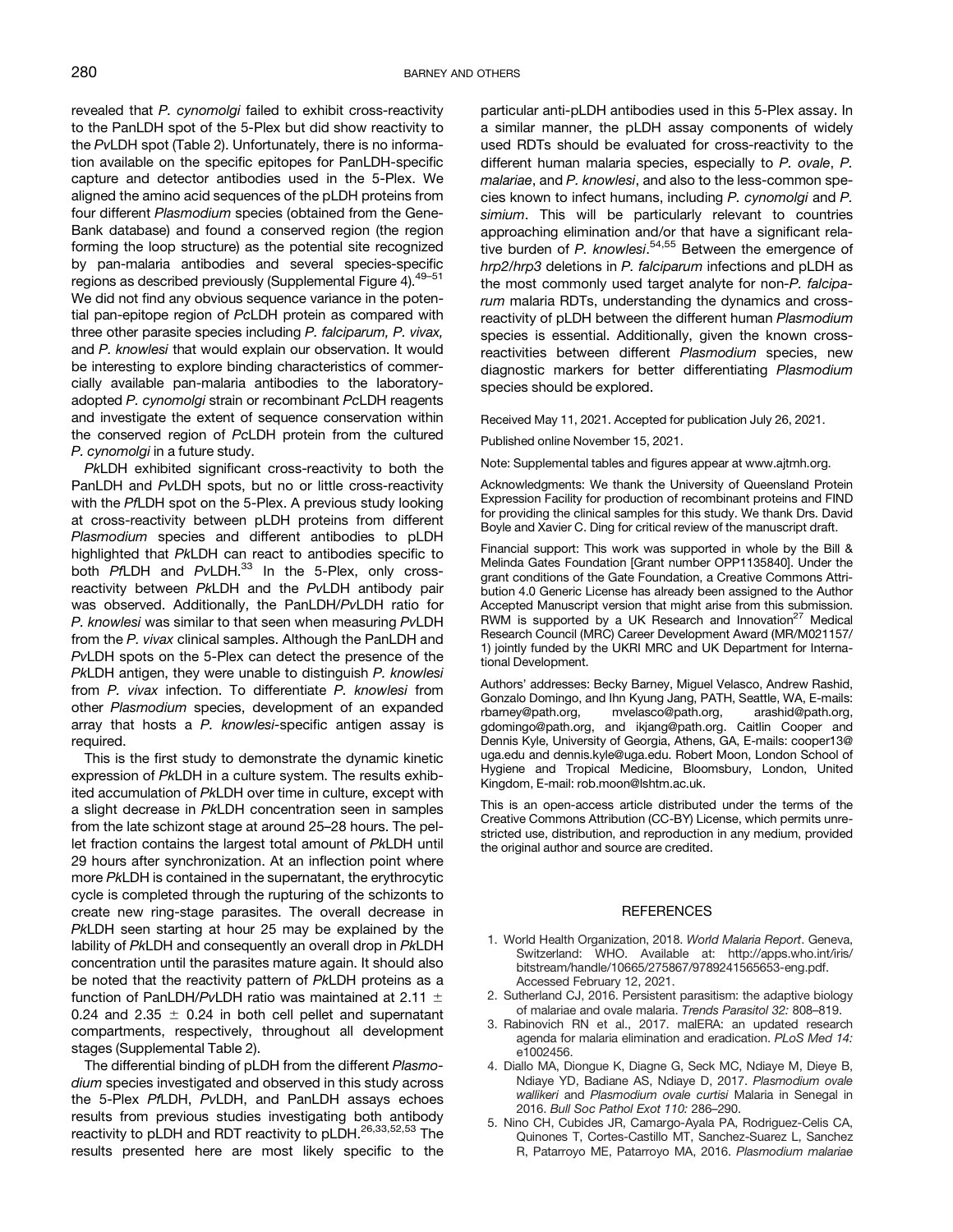in the Colombian Amazon region: you don't diagnose what you don't suspect. Malar J 15: 576.

- <span id="page-6-0"></span>6. Haiyambo DH, Uusiku P, Mumbengegwi D, Pernica JM, Bock R, Malleret B, Renia L, Greco B, Quaye IK, 2019. Molecular detection of P. vivax and P. ovale foci of infection in asymptomatic and symptomatic children in northern Namibia. PLoS Negl Trop Dis 13: e0007290.
- 7. Lee KS, Divis PC, Zakaria SK, Matusop A, Julin RA, Conway DJ, Cox-Singh J, Singh B, 2011. Plasmodium knowlesi: reservoir hosts and tracking the emergence in humans and macaques. PLoS Pathog 7: e1002015.
- 8. Singh B, Daneshvar C, 2013. Human infections and detection of Plasmodium knowlesi. Clin Microbiol Rev 26: 165–184.
- 9. Tachibana S et al., 2012. Plasmodium cynomolgi genome sequences provide insight into Plasmodium vivax and the monkey malaria clade. Nat Genet 44: 1051–1055.
- 10. Zhang X, Kadir KA, Quintanilla-Zarinan LF, Villano J, Houghton P, Du H, Singh B, Smith DG, 2016. Distribution and prevalence of malaria parasites among long-tailed macaques (Macaca fascicularis) in regional populations across Southeast Asia. Malar J 15: 450.
- 11. Ta TH, Hisam S, Lanza M, Jiram AI, Ismail N, Rubio JM, 2014. First case of a naturally acquired human infection with Plasmodium cynomolgi. Malar J 13: 68.
- 12. Grignard L, Shah S, Chua TH, William T, Drakeley CJ, Fornace KM, 2019. Natural human infections with Plasmodium cynomolgi and other malaria species in an elimination setting in Sabah, Malaysia. J Infect Dis 220: 1946–1949.
- 13. Raja TN, Hu TH, Kadir KA, Mohamad DSA, Rosli N, Wong LL, Hii KC, Simon Divis PC, Singh B, 2020. Naturally acquired human Plasmodium cynomolgi and P. knowlesi infections, Malaysian Borneo. Emerg Infect Dis 26: 1801–1809.
- 14. Rajahram GS, Cooper DJ, William T, Grigg MJ, Anstey NM, Barber BE, 2019. Deaths from Plasmodium knowlesi malaria: case series and systematic review. Clin Infect Dis 69: 1703– 1711.
- 15. Cox-Singh J, Davis TM, Lee KS, Shamsul SS, Matusop A, Ratnam S, Rahman HA, Conway DJ, Singh B, 2008. Plasmodium knowlesi malaria in humans is widely distributed and potentially life threatening. Clin Infect Dis 46: 165–171.
- 16. Barber BE, William T, Grigg MJ, Menon J, Auburn S, Marfurt J, Anstey NM, Yeo TW, 2013. A prospective comparative study of knowlesi, falciparum, and vivax malaria in Sabah, Malaysia: high proportion with severe disease from Plasmodium knowlesi and Plasmodium vivax but no mortality with early referral and artesunate therapy. Clin Infect Dis 56: 383–397.
- 17. Garnham PCC, 1988. Malaria parasites of man: life cycles and morphology. In: Wernsdorfer WH, McGregor I, eds. Malaria: Principles and Practice of Malariology, Edinburgh, Scotland: Churchill Livingstone, 61–69.
- 18. Knowles R, Gupta BMD, 1932. A study of monkey-malaria, and its experimental transmission to man. Ind Med Gaz 67: 301– 320.
- 19. Willmann M, Ahmed A, Siner A, Wong IT, Woon LC, Singh B, Krishna S, Cox-Singh J, 2012. Laboratory markers of disease severity in Plasmodium knowlesi infection: a case control study. Malar J 11: 363.
- 20. William T, Rahman HA, Jelip J, Ibrahim MY, Menon J, Grigg MJ, Yeo TW, Anstey NM, Barber BE, 2013. Increasing incidence of Plasmodium knowlesi malaria following control of P. falciparum and P. vivax Malaria in Sabah, Malaysia. PLoS Negl Trop Dis 7: e2026.
- 21. William T, Jelip J, Menon J, Anderios F, Mohammad R, Awang Mohammad TA, Grigg MJ, Yeo TW, Anstey NM, Barber BE, 2014. Changing epidemiology of malaria in Sabah, Malaysia: increasing incidence of Plasmodium knowlesi. Malar J 13: 390.
- 22. Lee KS, Cox-Singh J, Singh B, 2009. Morphological features and differential counts of Plasmodium knowlesi parasites in naturally acquired human infections. Malar J 8: 73.
- 23. Barber BE, William T, Grigg MJ, Yeo TW, Anstey NM, 2013. Limitations of microscopy to differentiate Plasmodium species in a region co-endemic for Plasmodium falciparum, Plasmodium vivax and Plasmodium knowlesi. Malar J 12: 8.
- 24. Wilson ML, 2012. Malaria rapid diagnostic tests. Clin Infect Dis 54: 1637–1641.
- 25. Kawai S, Hirai M, Haruki K, Tanabe K, Chigusa Y, 2009. Crossreactivity in rapid diagnostic tests between human malaria and zoonotic simian malaria parasite Plasmodium knowlesi infections. Parasitol Int 58: 300–302.
- 26. Foster D, Cox-Singh J, Mohamad DS, Krishna S, Chin PP, Singh B, 2014. Evaluation of three rapid diagnostic tests for the detection of human infections with Plasmodium knowlesi. Malar J 13: 60.
- 27. Imwong M, Tanomsing N, Pukrittayakamee S, Day NP, White NJ, Snounou G, 2009. Spurious amplification of a Plasmodium vivax small-subunit RNA gene by use of primers currently used to detect P. knowlesi. J Clin Microbiol 47: 4173–4175.
- 28. Iseki H, Kawai S, Takahashi N, Hirai M, Tanabe K, Yokoyama N, Igarashi I, 2010. Evaluation of a loop-mediated isothermal amplification method as a tool for diagnosis of infection by the zoonotic simian malaria parasite Plasmodium knowlesi. J Clin Microbiol 48: 2509–2514.
- 29. Divis PC, Shokoples SE, Singh B, Yanow SK, 2010. A TaqMan real-time PCR assay for the detection and quantitation of Plasmodium knowlesi. Malar J 9: 344.
- 30. Babady NE, Sloan LM, Rosenblatt JE, Pritt BS, 2009. Detection of Plasmodium knowlesi by real-time polymerase chain reaction. Am J Trop Med Hyg 81: 516–518.
- 31. Makanjuola RO, Taylor-Robinson AW, 2020. Improving accuracy of ,alaria diagnosis in underserved rural and remote endemic areas of Sub-Saharan Africa: a call to develop multiplexing rapid diagnostic tests. Scientifica (Cairo) 2020: 3901409.
- 32. Kotepui M, Masangkay FR, Kotepui KU, De Jesus Milanez G, 2020. Misidentification of Plasmodium ovale as Plasmodium vivax malaria by a microscopic method: a meta-analysis of confirmed P. ovale cases. Sci Rep 10: 21807.
- 33. McCutchan TF, Piper RC, Makler MT, 2008. Use of malaria rapid diagnostic test to identify Plasmodium knowlesi infection. Emerg Infect Dis 14: 1750–1752.
- 34. Simpalipan P, Pattaradilokrat S, Harnyuttanakorn P, 2018. Global sequence diversity of the lactate dehydrogenase gene in Plasmodium falciparum. Malar J 17: 16.
- 35. Agarwal R, Choi L, Johnson S, Takwoingi Y, 2020. Rapid diagnostic tests for Plasmodium vivax malaria in endemic countries. Cochrane Database Syst Rev 11: CD013218.
- 36. Gatton ML, Dunn J, Chaudhry A, Ciketic S, Cunningham J, Cheng Q, 2017. Implications of parasites lacking Plasmodium falciparum histidine-rich protein 2 on malaria morbidity and control when rapid diagnostic tests are used for diagnosis. J Infect Dis 215: 1156–1166.
- 37. Cunningham J et al., 2019. A review of the WHO malaria rapid diagnostic test product testing programme (2008–2018): performance, procurement and policy. Malar J 18: 387.
- 38. Jang IK et al., 2019. Simultaneous quantification of Plasmodium antigens and host factor C-reactive protein in asymptomatic individuals with confirmed malaria by use of a novel multiplex immunoassay. J Clin Microbiol 57: e00948–e18.
- 39. Jang IK et al., 2020. Multiplex human malaria array: quantifying antigens for malaria rapid diagnostics. Am J Trop Med Hyg 102: 1366–1369.
- 40. Chua ACY et al., 2019. Robust continuous in vitro culture of the Plasmodium cynomolgi erythrocytic stages. Nat Commun 10: 3635.
- 41. Moon RW, Hall J, Rangkuti F, Ho YS, Almond N, Mitchell GH, Pain A, Holder AA, Blackman MJ, 2013. Adaptation of the genetically tractable malaria pathogen Plasmodium knowlesi to continuous culture in human erythrocytes. Proc Natl Acad Sci USA 110: 531–536.
- 42. Jang IK et al., 2021. Assessment of Plasmodium antigens and CRP in dried blood spots with multiplex malaria array. J Parasit Dis 45: 479–489.
- 43. Srivastava K, Singh S, Singh P, Puri SK, 2007. In vitro cultivation of Plasmodium falciparum: studies with modified medium supplemented with ALBUMAX II and various animal sera. Exp Parasitol 116: 171–174.